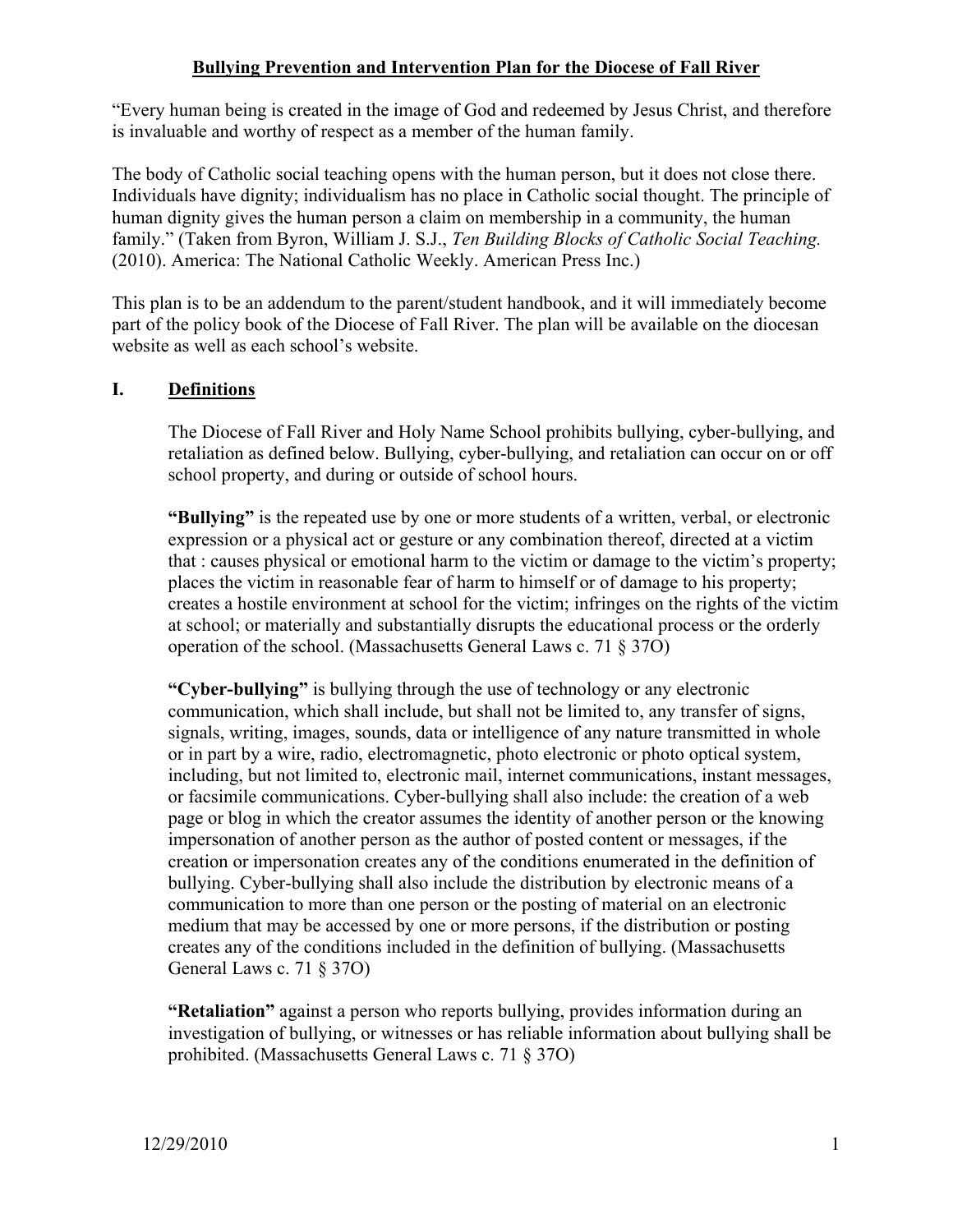**"Hostile Environment"** is a situation in which bullying causes the school environment to be permeated with intimidation, ridicule, or insult that is sufficiently severe or pervasive to alter the conditions of a student's education. (Massachusetts General Laws c. 71 § 37O)

**"Aggressor"** is a student who engages in bullying, cyber-bulling, or retaliation.

**"Target"** is a student against whom bullying, cyber-bullying, or retaliation has been perpetrated.

**"Staff"** includes, but is not limited to, educators, administrators, counselors, school nurses, cafeteria workers, custodians, bus drivers, athletic coaches, advisors to extracurricular activities, support staff, or paraprofessionals. (Massachusetts General Laws c. 71 § 37O)

*Bullying shall be prohibited: (i) on school grounds, property immediately adjacent to school grounds, at a school-sponsored or school-related activity, function or program whether on or off school grounds, at a school bus stop, on a school bus or other vehicle owned, leased or used by a school district or school, or through the use of technology or an electronic device owned, leased or used by a school and (ii) at a location, activity, function or program that is not school related, or through the use of technology or an electronic device that is not owned, leased or used by a school, if the bullying creates a hostile environment at school for the victim, infringes on the rights of the victim at school or materially and substantially disrupts the education process or the orderly operation of a school. Nothing contained herein shall require schools to staff any non-school related activities, functions or programs. (Massachusetts General Laws c. 71 § 37O)*

#### **II. Formal Procedure for Reporting**

Students are to report any and all bullying, cyber-bullying, and retaliation to teachers or staff.

Staff and teachers are to report any and all bullying, cyber-bullying, and retaliation to the principal or his or her designee.

Parents, guardians, and others are to report all bullying, cyber-bullying, and retaliation to the principal or his or her designee.

This reporting may be done verbally or in writing. This reporting of bullying, cyberbullying, or retaliation may be made anonymously; however, no disciplinary action shall be taken against a student solely on the basis of an anonymous report. The principal and his or her designee will respond to and investigate all **credible** reports of bullying, and ensure proper documentation. This investigation will provide for the following: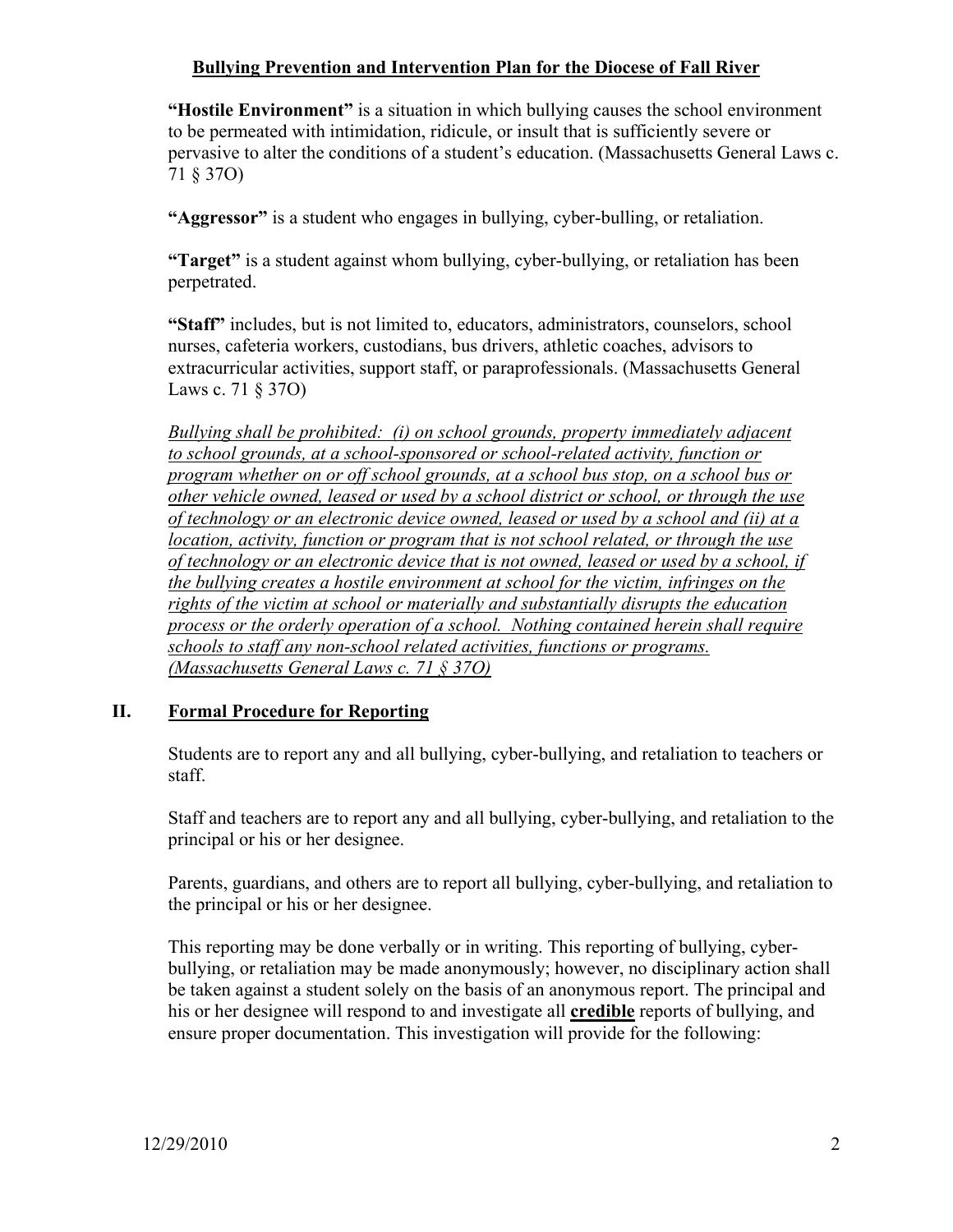# • **Safety of the target**

The principal or designee will take steps to assess the need to restore a sense of safety to the alleged target and/or to protect the alleged target from possible further incidences. Responses to promote safety may include but are not limited to: predetermining seating arrangements in the classroom, at lunch, or on the bus; identifying a staff member who will act as a "safe person" for the target; and altering the classroom schedule to reduce that aggressor's access to the target. The principal or designee will take additional steps to promote safety during or after the investigation, as necessary.

# • **Protection of the reporter, witness, or provider of information during the investigation**

The principal or designee will implement appropriate strategies for protecting a student who has reported/witnessed or provided information during an investigation of a bullying situation. These responses may include but are not limited to the same responses noted for the safety of the target.

## • **Notification, including the parents of both the target and the aggressor, as well as notification of law enforcement**

- a. Parents/Guardians: Upon determining that bullying or retaliation has occurred, the principal or designee will promptly notify the parents or guardians of the target and the aggressor of this, and of the procedures for responding to it. There may be circumstances in which the principal or designee contacts parents or guardians prior to any investigation. Notice will be consistent with state regulations at 603 CMR 49.00.
- b. Notice to another school: If the incident involves students from more than one school, the principal or designee will notify by phone any and all schools so that each may take appropriate action.
- c. Notice to Catholic Education Center: After determining that bullying has taken place, notice should be given immediately to the superintendent or his or her designee.
- d. Notice to law enforcement: At any point after receiving a report of bullying or retaliation, if the principal or designee has a reasonable basis to believe that criminal charges may be pursued against the aggressor, the principal or designee will notify the local law enforcement agency. Notice will be consistent with the law and locally established agreements with the local law enforcement agency.

# **III. Investigation**

The principal or designee will investigate promptly all reports of bullying or retaliation and, in doing so, will consider all available information known, including the nature of the allegation(s) and the ages of the students involved.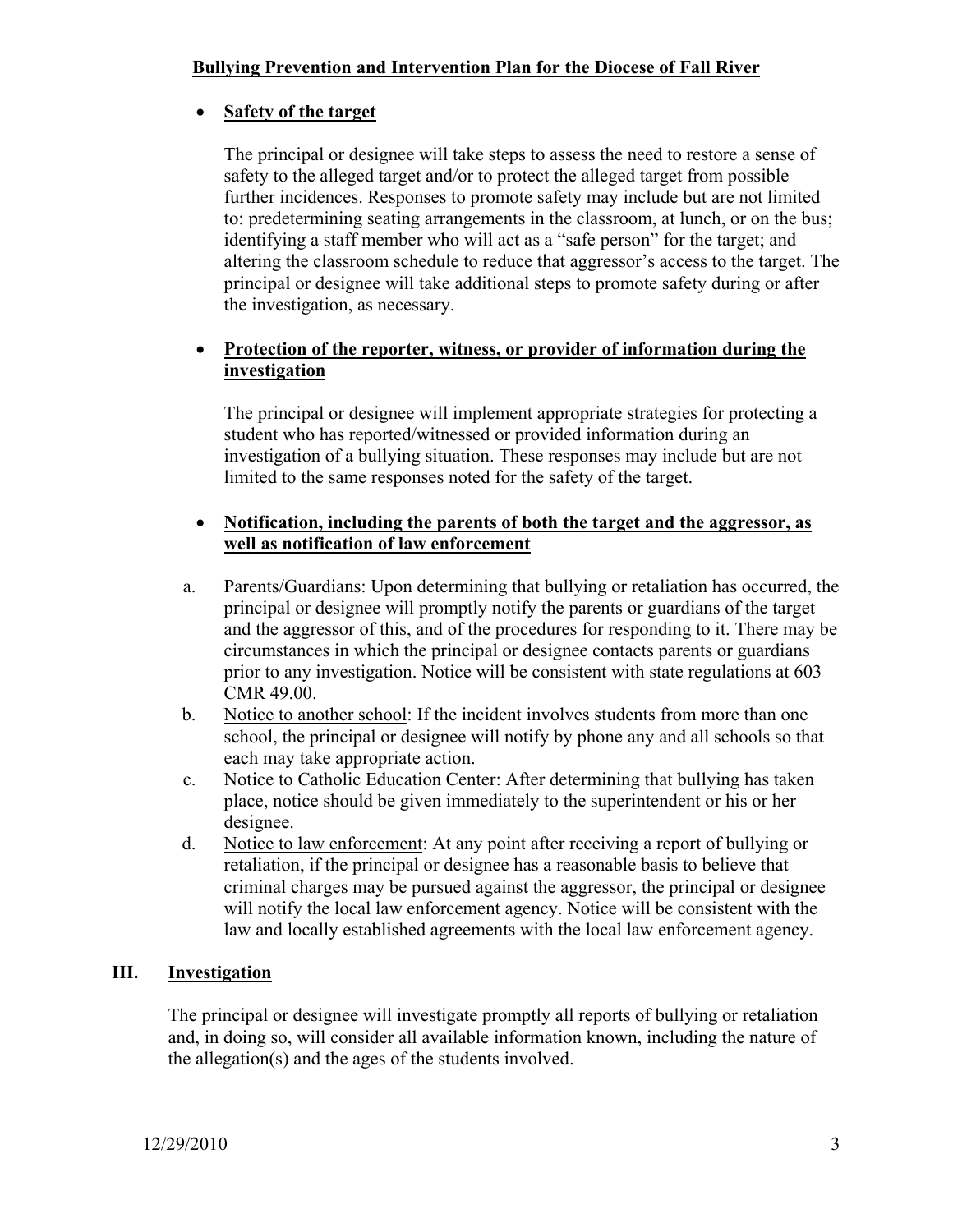During the investigation the principal or designee will, among other things, interview students, staff, witnesses, parents or guardians, and others as necessary. The principal or designee (or whoever is conducting the investigation) will remind the alleged aggressor, target, and witnesses that retaliation is strictly prohibited and will result in disciplinary action.

Interviews may be conducted by the principal or designee, other staff members as determined by the principal or designee, and in consultation with the school counselor, as appropriate. To the extent practicable, and given his/her obligation to investigate and address the matter, the principal or designee will maintain confidentiality during the investigative process. The principal or designee will maintain a written record of the investigation.

### **IV. Determinations**

The principal or designee will make a determination based upon all of the facts and circumstances. If, after investigation, bullying or retaliation is substantiated, the principal or designee will take steps reasonably calculated to prevent recurrence and to ensure that the target is not restricted in participating in school or in benefitting from school activities. The principal or designee will: 1) determine what remedial action is required, if any, and 2) determine what responsive actions and/or disciplinary action is necessary. Depending upon the circumstances, the principal or designee may choose to consult with the students' teacher(s) and/or school counselor, and the target's or aggressor's parents or guardians, to identify any underlying social or emotional issue(s) that may have contributed to the bullying behavior and to assess the level of need for additional social skills development.

The principal or designee will promptly notify the parents or guardians of the target and the aggressor about the results of the investigation and, if bullying or retaliation is found, what action is being taken to prevent further acts of bullying or retaliation. All notice to parents must comply with applicable state and federal privacy laws and regulations. Because of the legal requirements regarding the confidentiality of student records, the principal or designee cannot report specific information to the target's parent or guardian about the disciplinary action taken unless it involves a "stay away" order or other directive that the target must be aware of in order to report violations.

#### **V. Range of disciplinary actions that may be taken against an aggressor for bullying, cyber-bullying, or retaliation**

Each school in the Diocese of Fall River will include bullying, cyber-bulling and retaliation into the age appropriate disciplinary code that is included in the student/parent handbook. These disciplinary codes may include, but are not limited to, suspension and expulsion.

## **VI. Any student who knowingly makes a false accusation of bullying, cyber-bullying, or retaliation shall be subject to disciplinary action up to and including suspension or expulsion.**

12/29/2010 4